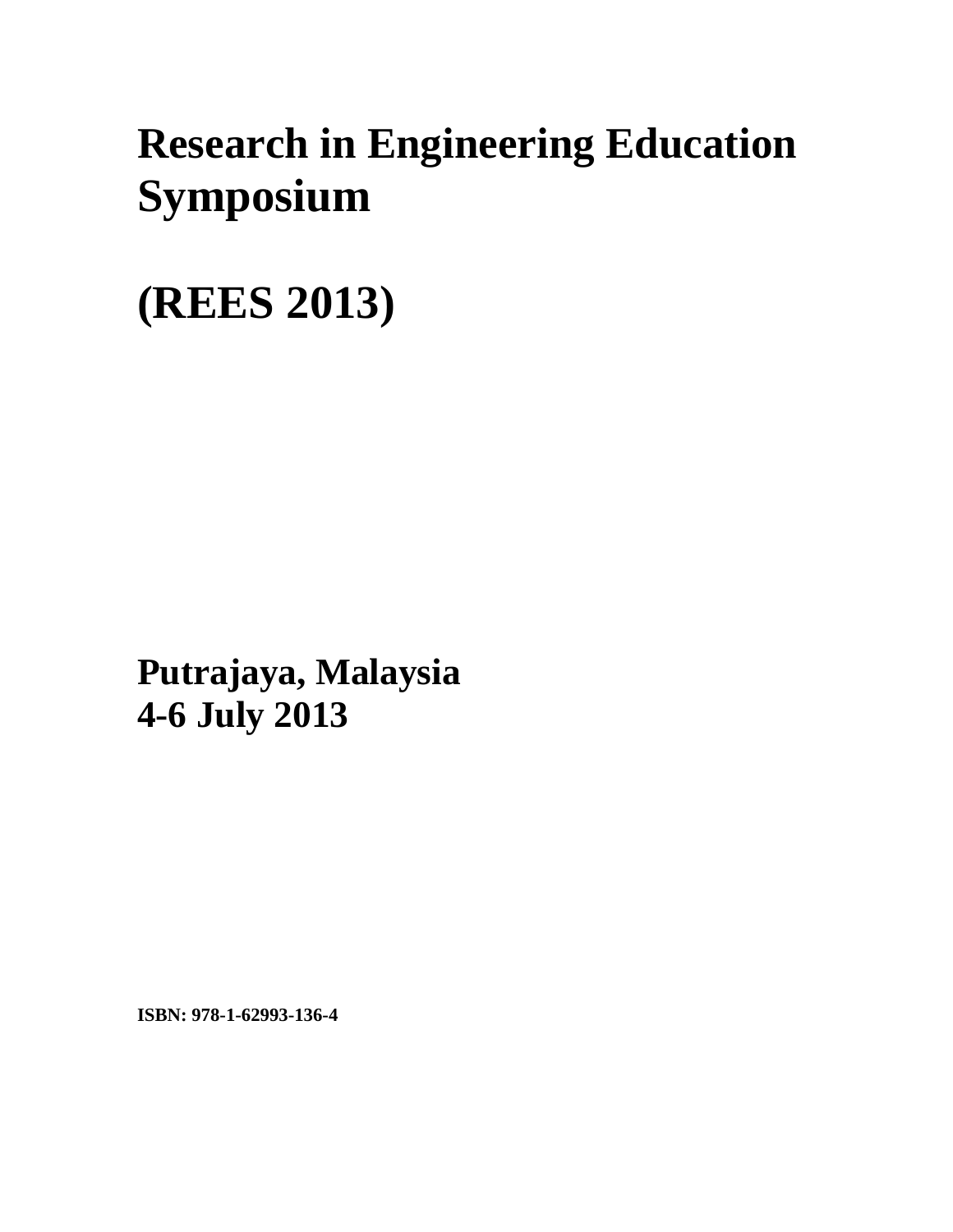**Printed from e-media with permission by:** 

Curran Associates, Inc. 57 Morehouse Lane Red Hook, NY 12571



**Some format issues inherent in the e-media version may also appear in this print version.** 

Copyright© (2013) by Research in Engineering Education Network All rights reserved.

Printed by Curran Associates, Inc. (2013)

For permission requests, please contact Research in Engineering Education Network at the address below.

Research in Engineering Education Network c/o Roger Hadgraft, RMIT University 57 3 29 Lygon & Queensberry Melbourne Australia

http://grou.ps/reen

roger.hadgraft@rmit.edu.au

## **Additional copies of this publication are available from:**

Curran Associates, Inc. 57 Morehouse Lane Red Hook, NY 12571 USA Phone: 845-758-0400 Fax: 845-758-2634 Email: curran@proceedings.com Web: www.proceedings.com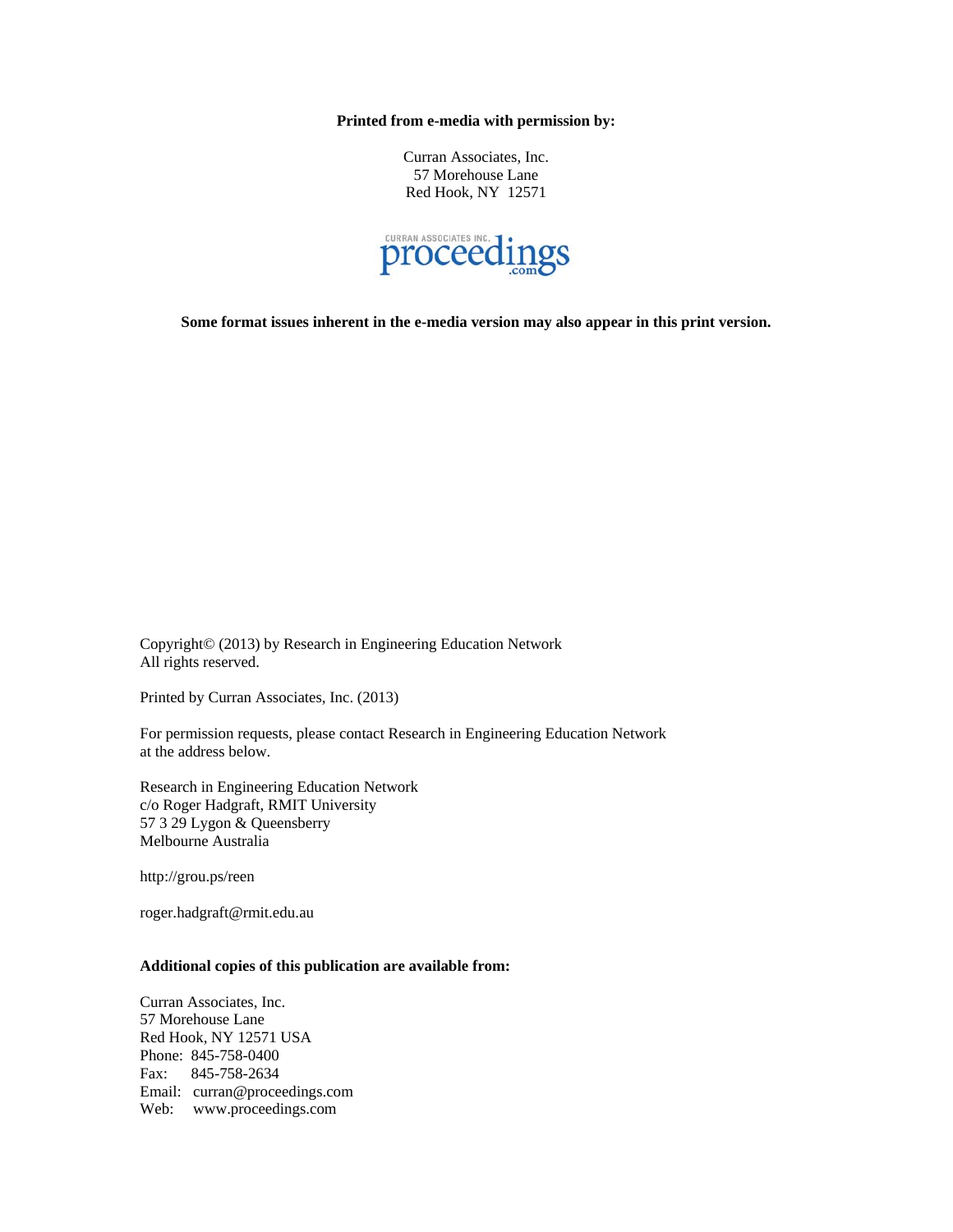## **TABLE OF CONTENTS**

| Noor Hamizah Hussain, Kamilah Radin Salim, Habibah Norehan Haron, Rosmah Ali, Habsah Hussain                                                                                                   |  |
|------------------------------------------------------------------------------------------------------------------------------------------------------------------------------------------------|--|
|                                                                                                                                                                                                |  |
| Mohd Fahmi Adnan, Mohd Fadzil Daud, Muhammad Sukri Saud                                                                                                                                        |  |
| Anna-Karin Carstensen, Jonte Bernhard                                                                                                                                                          |  |
| Desirable Personality Traits of University Lecturers from the Technical Students' Perspectives  25                                                                                             |  |
| Rohani Salleh, Hairuzila Idrus, Haryanni Harun                                                                                                                                                 |  |
|                                                                                                                                                                                                |  |
| Umi Soleha Radzali, Khairiyah Mohd Yusof, Fatin Aliah Phang                                                                                                                                    |  |
| The Challenges for Lectures to Submit for Professional Interviews at UKM Versus Other IHLs 40                                                                                                  |  |
| Zambri Harun, Nor Kamaliana Khamis, Hashimah Hashim, Mohamad Dali Isa, Zamri Mohamed<br>49. Stem & Higher Education-A Case Study of Policy to Practice in Graduate Level Curricular Reform  49 |  |
| Pamela Jean Theroux, Francesca Durand, Michael Jensen                                                                                                                                          |  |
| Probing Student Experience and Success in an Engineering Programme Through Development of a                                                                                                    |  |
| Duncan Fraser, Jonas Forsman, Maartje van den Bogaard, Cedric Linder, Rachel Moll                                                                                                              |  |
|                                                                                                                                                                                                |  |
| Jaideep Chandran                                                                                                                                                                               |  |
|                                                                                                                                                                                                |  |
| Hamidreza Kashefi, Roselainy Abdul Rahman, Zaleha Ismail, Soheila Firouzian                                                                                                                    |  |
|                                                                                                                                                                                                |  |
| Fatin Aliah Phang, Mohamad Bilal Ali, Md Nor Bakar, Noor Azlan Ahmad Zanzali, Nor Farahwahidah Ab                                                                                              |  |
| Rahman, Lilia Ellany Mohtar, Normah Mohd Ghazali, Marlia Puteh                                                                                                                                 |  |
| Interacting with a Computer Algebra System in Differential Equations: A Mathematical Thinking                                                                                                  |  |
|                                                                                                                                                                                                |  |
| Fereshteh Zeynivandnezhad, Zaleha binti Ismail, Yudariah binti Mohammad Yusof, Bambang Sumintono                                                                                               |  |
|                                                                                                                                                                                                |  |
| Pedro Company, Manuel Contero, Gustavo Salvador-Herranz                                                                                                                                        |  |
|                                                                                                                                                                                                |  |
| Ricardo Conejo, Jose Luis Perez-de-la-Cruz, Beatriz Barros, Jaime Galvez                                                                                                                       |  |
|                                                                                                                                                                                                |  |
| Amparo Camacho, Adolfo Leon Arenas, Mauricio Duque, Juan Francisco Velasquez, Luis Alberto Gonzalez                                                                                            |  |
| C. Liew, S. Mohammad, M. Puteh                                                                                                                                                                 |  |
|                                                                                                                                                                                                |  |
| Sivachandran Chandrasekaran, Alex Stojcevski, Guy Littlefair, Matthew Joordens                                                                                                                 |  |
| Institutional Transplantation and Cultural Formation Through Faculty Development – A Yearlong                                                                                                  |  |
|                                                                                                                                                                                                |  |
| Aikaterini Bagiati, Richard de Neufville, Sanjay Sarma                                                                                                                                         |  |
|                                                                                                                                                                                                |  |
| R. Karpe, N. Maynard, B. Atweh, M. Tade                                                                                                                                                        |  |
| A Preliminary Study of How Communication Channels Affect Awareness and Adoption of the AIChE                                                                                                   |  |
|                                                                                                                                                                                                |  |
| Debra Gilbuena, Christina Smith, Bill Brooks, Marina Miletic, Milo Koretsky                                                                                                                    |  |
| Students' ICT Conceptions and the Challenges in Acquiring ICT Skills for Engineering Learning  158<br>Rosmah Ali, Kamilah Radin Salim, Noor Hamizah Hussain, Habibah Norehan Haron             |  |
| A Distributed Collaborative Learning Tool Based on a Conceptual Map Paradigm and Natural                                                                                                       |  |
|                                                                                                                                                                                                |  |
| Gustavo Salvador-Herranz, Manuel Bano-Hernandez, David Perez-Lopez, Manuel Contero                                                                                                             |  |
| The Performance of Students Learning Thermodynamics Through an Online Courseware 172<br>Normah Mulop, Zaidatun Tasir, Khairiyah Mohd-Yusof                                                     |  |
| Factors Affecting Study Performance of Engineering Undergraduates: Case Studies of Malaysia and                                                                                                |  |
|                                                                                                                                                                                                |  |
| Aini Nazura Paimin, Maizam Alias, Roger G. Hadgraft, J. Kaya Prpic                                                                                                                             |  |
| 187 The Influence of Organizational Culture on Engineering Students' Team Working Skill Development  187<br>Shazaitul Azreen Rodzalan, Maisarah Mohamed Saat                                   |  |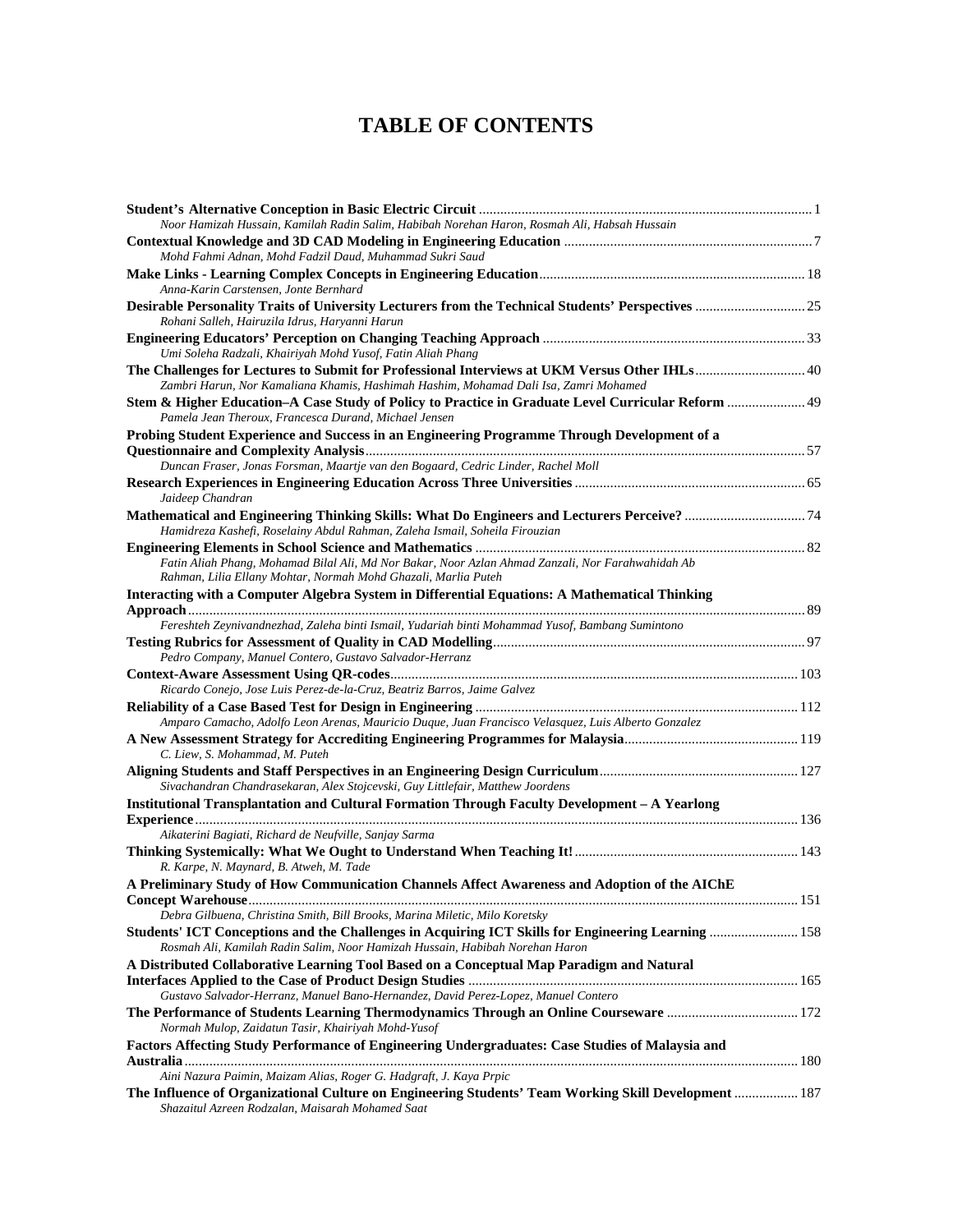| Fatin Aliah Phang, Khairiyah Mohd Yusof, Maisarah Mohamed Saat, Norazah Mohd Yusof                                                                                                                                                                  |  |
|-----------------------------------------------------------------------------------------------------------------------------------------------------------------------------------------------------------------------------------------------------|--|
|                                                                                                                                                                                                                                                     |  |
| Norazah Yusofa, Dewi Octavianiab, Mohd. Shahizan Othmana, Shaffika Suhaimia, Nadirah Mohamad                                                                                                                                                        |  |
| Virtual Environment Courseware in Engineering Drawing to Enhance Students' Visualization Skills 208<br>Dayana Farzeeha Ali, Ahmad Nabil Md Nasir, Yahya Buntat, Asnul Dahar Minghat, Mohd Nur Khafiz Hussin,<br>Mahani Mokhtar, Mohd Safarin Nordin |  |
| Bill Williams, Pedro Neto, Phillip Wankat                                                                                                                                                                                                           |  |
| The Response of Emerging Engineering Education Researchers to Peer Review of Conference Papers223<br>Anne Gardner, Keith Willey                                                                                                                     |  |
| Jonte Bernhard, Caroline Baillie                                                                                                                                                                                                                    |  |
|                                                                                                                                                                                                                                                     |  |
| Syed Ahmad Helmi1, Khairiyah Mohd-Yusof, Fatin Aliah Phang, Shahrin Mohammad, Mohd Salleh Abu                                                                                                                                                       |  |
| Khairiyah Mohd-Yusof, Syed Ahmad Helmi, Fatin Aliah Phang                                                                                                                                                                                           |  |
| Successful Intelligence Via Problem-Based Learning: Promoting Employability Skills of Engineering                                                                                                                                                   |  |
|                                                                                                                                                                                                                                                     |  |
| Atijah Marsithi, Maizam Alias                                                                                                                                                                                                                       |  |
| Aisha Mahmood, Mohd. Fauzi Bin Othman, Yudariah Mohammad Yusof                                                                                                                                                                                      |  |
| A Conceptual Framework for Emphasizing Mathematical Competencies in the Mathematics                                                                                                                                                                 |  |
|                                                                                                                                                                                                                                                     |  |
| Soheila Firouzian, Zaleha Ismail, Roselainy Abdul Rahman, Yudariah binti Mohammad Yusof, Hamidreza Kashefi                                                                                                                                          |  |
| A New Direction in Engineering Mathematics: Integrating Mathematical Thinking and Engineering                                                                                                                                                       |  |
|                                                                                                                                                                                                                                                     |  |
| Roselainy Abdul Rahman, Yudariah Mohamad Yusof, Zaleha Ismail, Hamidreza Kashefi, Soheila Firouzian                                                                                                                                                 |  |
|                                                                                                                                                                                                                                                     |  |
| Brian Self, James Widmann, Michael Prince<br>Issues, Challenges and Opportunities of Ill-Structured Problem Solving in a Workplace Simulation                                                                                                       |  |
|                                                                                                                                                                                                                                                     |  |
| Marija Bozic, Svetlana Cizmic, Dragana Sumarac Pavlovic, M. Teresa Escalas-Tramullas                                                                                                                                                                |  |
|                                                                                                                                                                                                                                                     |  |
| M. Puteh, M. Megat Mohd Noor, N. Abdul Malek, W. Wan Adnan, S. Mohammad                                                                                                                                                                             |  |
| Engineering Practice as an Emergent Field of Study - Implications for Engineering Educators 316<br>Bill Williams, James Trevelyan                                                                                                                   |  |
| Swelling the Ranks – Three Studies of Scholars' Pathways to Engineering Education Research 323<br>Robin Adams, Junaid Siddiqui, Bill Williams                                                                                                       |  |
| Debra Gilbuena, Jaynie Whinnery, Milo Koretsky                                                                                                                                                                                                      |  |
| Keith Willey, Anne Gardner                                                                                                                                                                                                                          |  |
|                                                                                                                                                                                                                                                     |  |
| <b>Robert Knecht</b>                                                                                                                                                                                                                                |  |
| Salawati Ahmad, Masputeriah Hamzah, Azian Abdul Aziz                                                                                                                                                                                                |  |
| Pro-Environment Practices Among Construction Practitioners: Suggestions for Future Graduates'                                                                                                                                                       |  |
| Nor'Aini Yusof, Ernawati Mustafa Kamal                                                                                                                                                                                                              |  |
| Mahvuddin Arsat                                                                                                                                                                                                                                     |  |
| <b>Community Green Business: An Engineering Education Proposal to Promote Development in Rural</b>                                                                                                                                                  |  |
| Maria Catalina Ramirez Cajiao, Juan Fernando Pacheco Duarte, Diana Maria Duarte Gomez, Miguel Angel<br>Gonzalez, Camilo Velasquez                                                                                                                   |  |
| Inculcating Awareness of Sustainable Development in First Year Engineering Students - A                                                                                                                                                             |  |
|                                                                                                                                                                                                                                                     |  |
| Azmahani Abdul-Aziz, Khairiyah Mohd-Yusof, Amirmudin Udin, Jamaludin Mohamad-Yatim, Wan-Haslina<br>Hassan                                                                                                                                           |  |